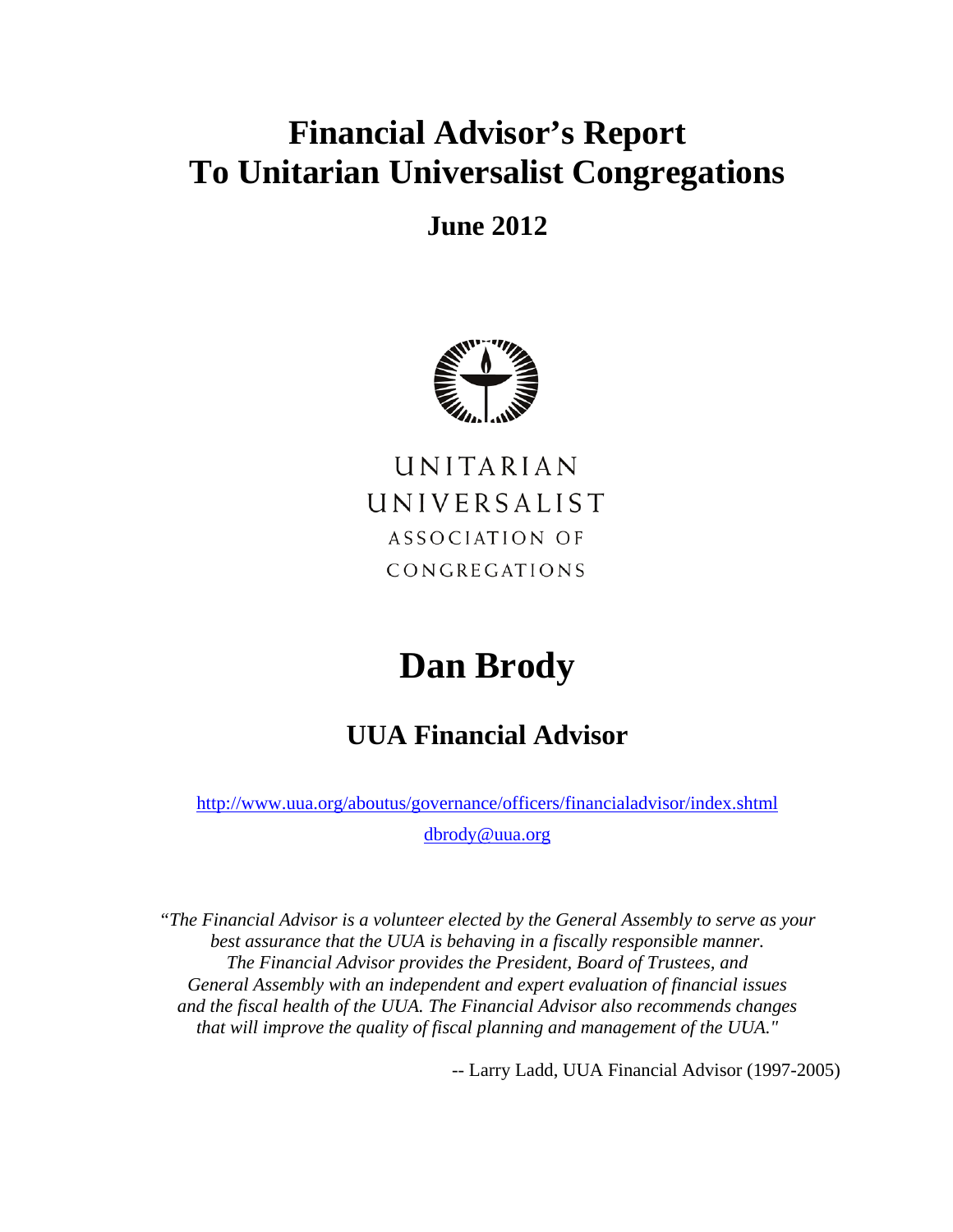# **Table of Contents**

# **Financial Reports**

More information about the UUA's recent financial results can be found in these two reports:

- The UUA Treasurer's Report provides a detailed explanation of the Association's financial condition, along with explanatory figures and charts, as well as the UUA administration's analysis of this material. The Treasurer's Reports can be found on the UUA website at http://www.uua.org/uuafinances/25499.shtml
- The Independent Auditors' Report on Fiscal Year 2011 presents audited financial statements for the Association, including a balance sheet ("Statement of Financial Position"), an income statement ("Statement of Changes in Net Assets"), and many supporting schedules, including detailed information about the UU Common Endowment Fund. This report is at http://uua.org/documents/auditcomm/110601\_audited\_financials.pdf

These two reports comprehensively describe the UUA's financial results. Therefore, in my report I'll avoid repeating information from the other reports, but will instead focus on broad highlights and on particular topics of importance.

My previous reports to General Assembly and to each quarterly meeting of the UUA Board are available at http://www.uua.org/aboutus/governance/officers/financialadvisor/6760.shtml.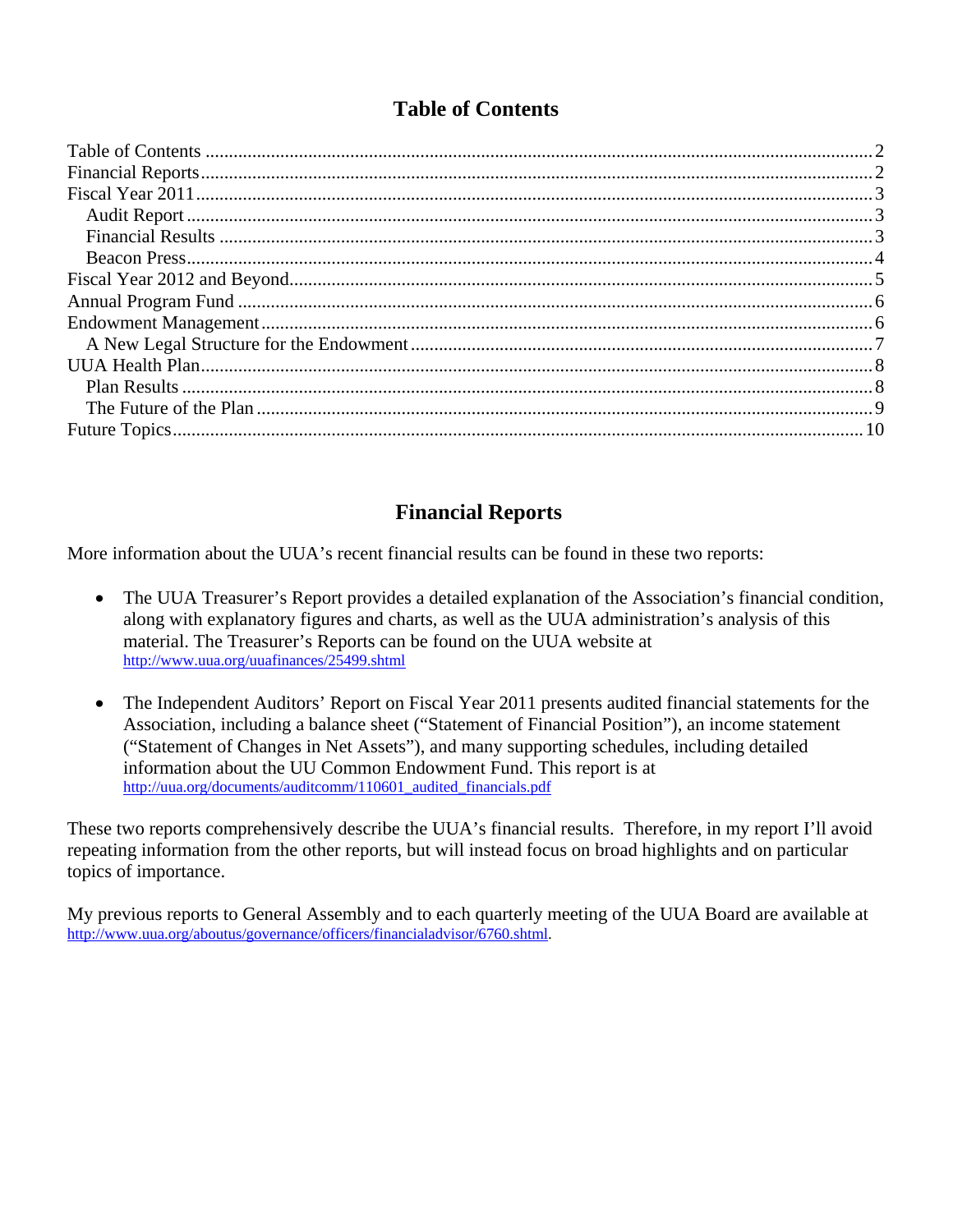## **Fiscal Year 2011**

#### *Audit Report*

The Association's independent auditors, Mayer Hoffman McCann/CBIZ Tofias, gave the UUA a "clean" audit report, finding that "the 2011 financial statements … present fairly, in all material respects, the financial position of the Association as of June 30, 2011." The report is on the UUA website at http://uua.org/documents/auditcomm/110601\_audited\_financials.pdf

#### *Financial Results*

The surplus or deficit in the operating budget is the most important measure of the fiscal health of a nonprofit organization. In the UUA's audited financial reports, this number is called the "change in unrestricted net assets from operations." For FY11, this number was \$280,000, which represents an operating surplus of about one percent of revenue.

Meanwhile, the stock market continued the recovery that began during FY10. As a result, the total value of the UU Common Endowment Fund (UUCEF), including funds invested by congregations, rose by \$15 million during FY11.

The endowment is the largest component of the UUA's "total net assets," the level of which is another important measure of its fiscal condition. The value of total net assets is calculated by adding everything the organization owns, and then subtracting all its debts. The chart below shows how the UUA's total net assets have changed since FY96. Sharp growth during the "dot-com" boom of the late 1990's was followed by a substantial decline when the stock market collapsed in 2000. Assets then grew steadily until the recession and bear market began in late 2007. The rebound began in 2009 and has continued.



#### **UUA Total Net Assets at Fiscal Year End**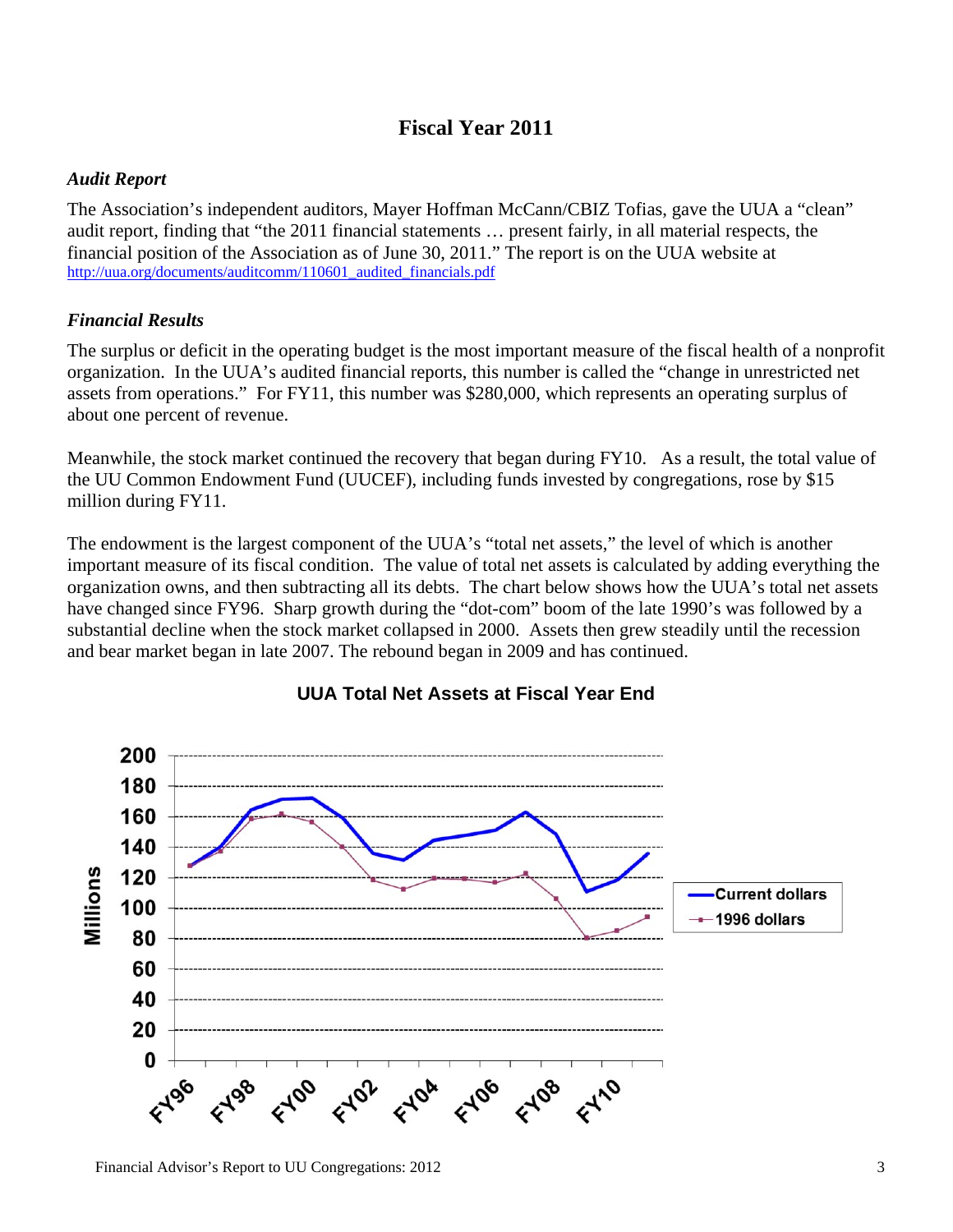From 1996 through 2011, the Association's net assets have not grown, even before inflation is considered. Measured in "real" 1996 dollars, taking into account the impact of inflation, the UUA's net assets have declined by 26% over the last 15 years. This decline, and the corresponding drop in income from the endowment, contributed to the need to make major cuts in spending during the preparation of recent budgets.

However, the increase in the value of the endowment over the last two years has at least stabilized this source of income. And the new endowment spending policy adopted by the Board in 2010 should cushion any future declines by setting aside more funds during years of strong endowment performance.

#### *Beacon Press*

Beacon Press achieved an operating surplus of \$66,000 in FY11, for its ninth consecutive year of surpluses. As a business in the volatile publishing industry, Beacon's sales revenue and net income will fluctuate. In 2006, the UUA Board reaffirmed its expectation that Beacon should not incur a deficit of more than \$300,000 in any year or \$600,000 over any three years.

In response to the weak national economy, Beacon carried out several cost-cutting measures that permitted it to avoid deficits in the recession years. Beacon expects to produce a surplus of about \$100,000 in FY12.



# Net Assets ("Stabilization Fund") Balance at Year End

The chart shows Beacon's year-end net assets, which I regard as a "stabilization fund." The funds are available to avoid the need to draw down other Association assets should Beacon experience operating deficits. These funds can also be used, with prior approval from the UUA Board, to finance significant new publishing opportunities, such as the recent acquisition of the rights to publish the writings of the Rev. Martin Luther King, Jr. (See The King Legacy website.) The net assets of the press have grown by \$1.4 million in the past nine years. With a reserve of almost \$3 million at the beginning of FY12, Beacon and the UUA are well-protected.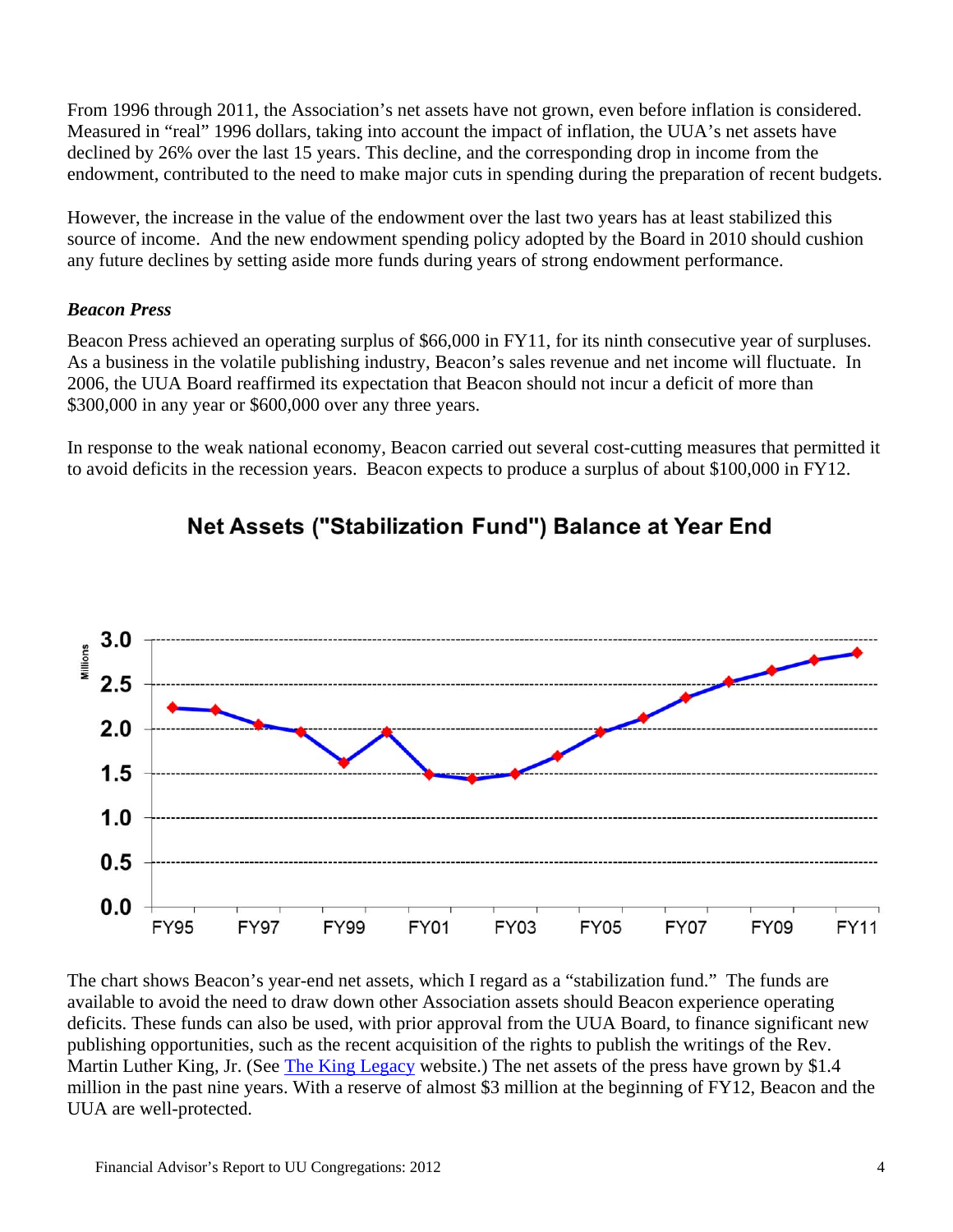#### **Fiscal Year 2012 and Beyond**

The UUA is finally beginning to recover from the recession that began in December 2007, and which made the last five fiscal years extremely difficult for the association as well as for most of our congregations.

Total UUA income fell by \$3.6 million, or 10%, from FY08 to FY09, and continued to fall in FY10, recovering only slightly in FY11.

The budget for FY12 was based on the assumption that income would increase by about 4%. In the operating segment of the budget (which excludes Beacon Press, General Assembly, the building loan fund, and endowment assets), total FY12 income is now expected to be \$25.1 million, compared to \$25.5 million in FY08. And of course, four years of inflation have reduced the purchasing power of this income.

The administration expects another small improvement for FY13, but total income will remain below the FY08 level, even before taking inflation into account. This chart shows the trend in available operating income:



#### **Operating Budget Income**

Balancing the budgets for recent fiscal years has required significant cuts in spending, including personnel savings through both layoffs and attrition. I believe that the administration has acted responsibly in making these painful, though necessary, reductions in spending. I'm optimistic that the coming years will be better ones.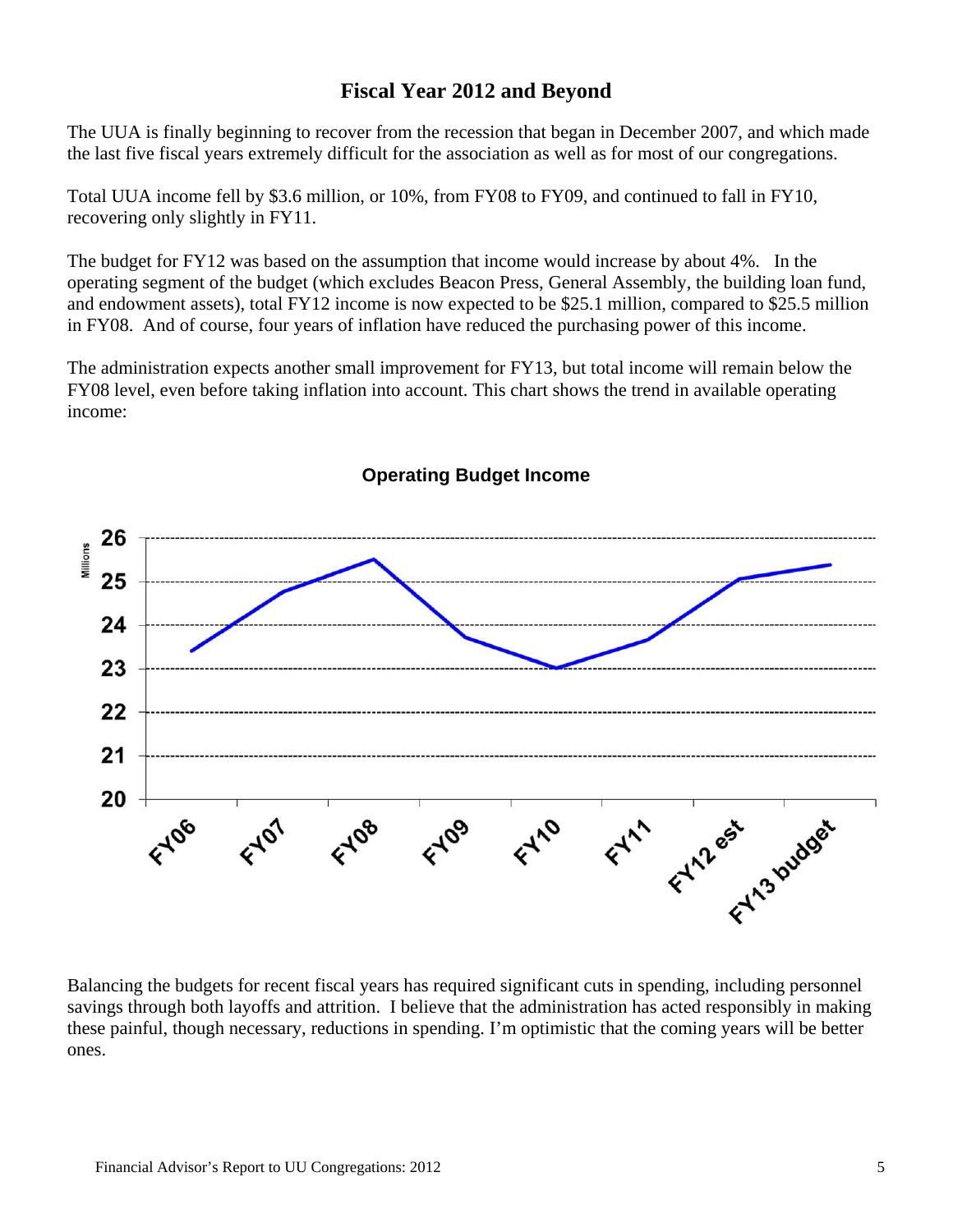## **Annual Program Fund**

The Annual Program Fund continues to grow in importance as a source of general operating revenue. As endowment income and other sources of unrestricted income have declined, the share of the unrestricted budget supported by the APF has risen, from about one third in FY99 to almost half today. The chart below shows this trend.

Although contributions from congregations to the APF have declined by about 3% from their peak in FY08, this source of funds has been remarkably stable during these difficult economic times. I applaud the generosity of our congregations in supporting the work of the Association.



#### **Sources of General Income**

#### **Endowment Management**

As the recession began in 2008, the value of the UUA endowment declined sharply in FY08 and again in FY09. During FY09, the total value of the assets held in the UU Common Endowment Fund (or UUCEF, formerly called the "General Investment Fund") fell from \$123 million to \$99 million, for a total return of negative 16%.

The UUCEF has since rebounded significantly, with total return of 15% in FY10, 23% in FY11, and 1% in the first nine months of FY12. The total value of assets in the UUCEF rose to \$143 million by March 31, 2012.

The UUCEF's performance has been outstanding over the last decade. Our endowment advisory firm, New England Pension Consultants, gives the UUA Investment Committee data that compares the UUCEF's performance to that of hundreds of similar-sized endowment funds in the nation.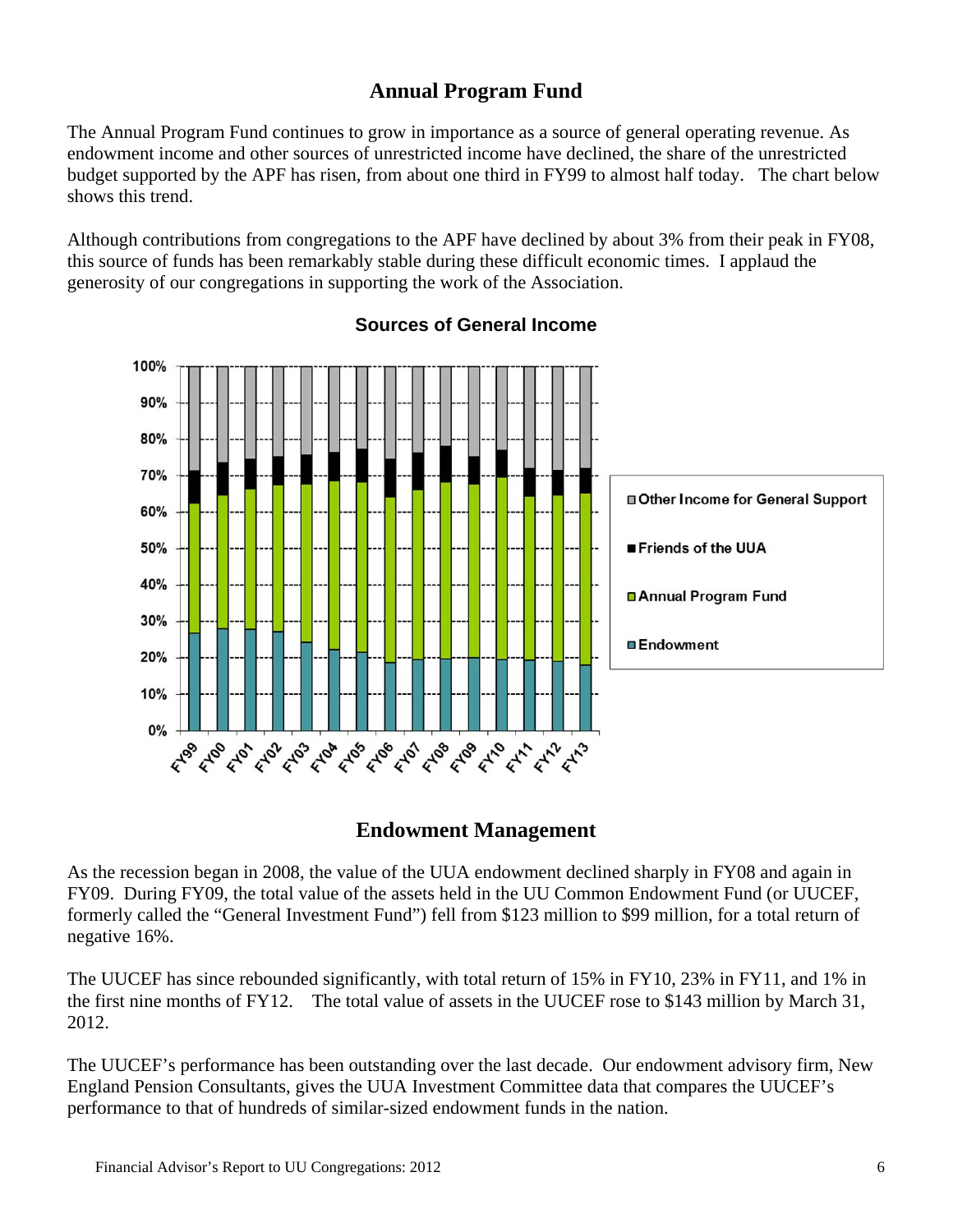The UUCEF has outperformed 88% of its peers over the last five years and 81% over the last 10 years. This excellent performance reinforces my conclusion that congregations that now manage their own endowments should move their funds into the UUCEF.

The chart below tracks the value, both in current dollars and in inflation-adjusted dollars, of the portion of the UUCEF that is owned by the UUA. Despite the significant rebound since the spring of 2009, the real (inflation-adjusted) value of our endowment has fallen since FY03. The real value is still 25% below its FY07 level.



#### **UUA-Owned Assets in the UUCEF**

#### *A New Legal Structure for the Endowment*

The "information memorandum" for congregations and other UU organizations that wish to invest in the UU Common Endowment Fund contains this statement: "The Fund is a business unit of the UUA and not a separate entity. As a result, the assets in the Fund that are owed to investing UU Congregations could be subject to claims against the UUA from other parties if those claims exceeded the value of the UUA's own operating funds, endowment funds and physical assets."

While the likelihood of such a large claim is remote, it is not impossible. Therefore, our auditors recommended to the UUA Board that "the organization should consider establishing a separate legal entity to invest funds of the organization and member churches to reduce risks of potential creditor claims against such assets."

In April 2012, the Board authorized the Treasurer to begin to set up a tax exempt "limited liability company," or LLC, that will own the endowment. The LLC will be under the full control of the UUA Board, but its existence will provide investors with greater assurance that their assets are secure.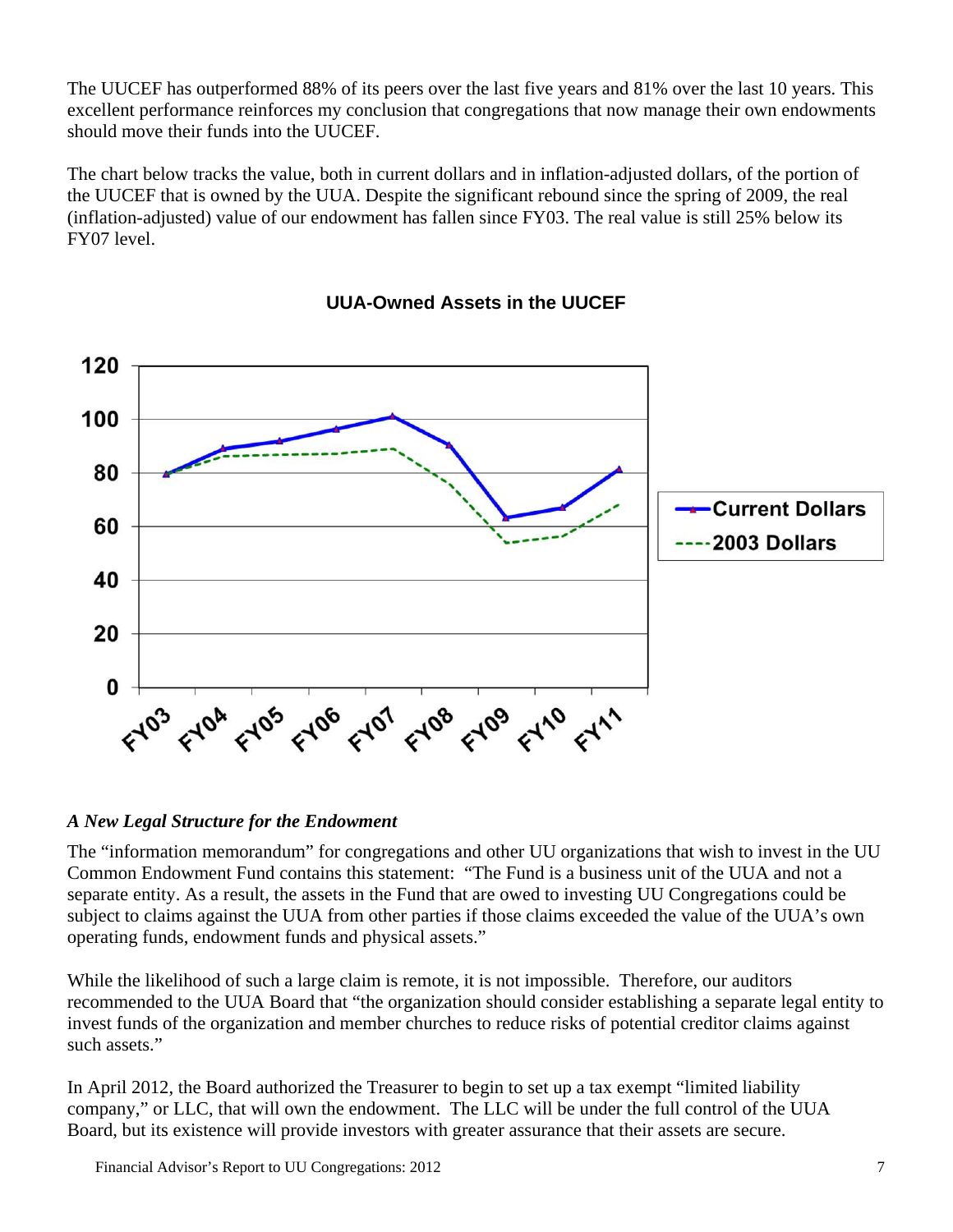## **UUA Health Plan**

The UUA Health Plan has been a huge success in its five years of service. The plan, whose membership grew by 7% during 2011, now serves more than 800 ministers, church employees, UUA employees, and retirees, as well as almost 700 dependents, in UUA offices and in more than 300 congregations. Plan membership in congregations has grown by 60% since the plan began in January 2007.



**UUA Health Plan Enrollment**

Enrollment as of January 1

#### *Plan Results*

The plan generated a surplus of almost \$1.5 million in calendar year 2011 on revenues of \$8.4 million. By the end of 2011, the plan had accumulated a surplus of about \$4.4 million. This surplus will be carried forward on the books of the health plan to cushion against premium increases in future years and to serve as a reserve against future losses. It cannot be used for any other UUA purpose.

The plan's strong performance has allowed its board of trustees, on which I serve, to hold premium increases to a minimum while making improvements in benefits. Our premium increases have been well below the levels experienced in comparable plans. The excellent financial results in recent years will again allow the trustees to hold the 2013 rate increase to a minimum.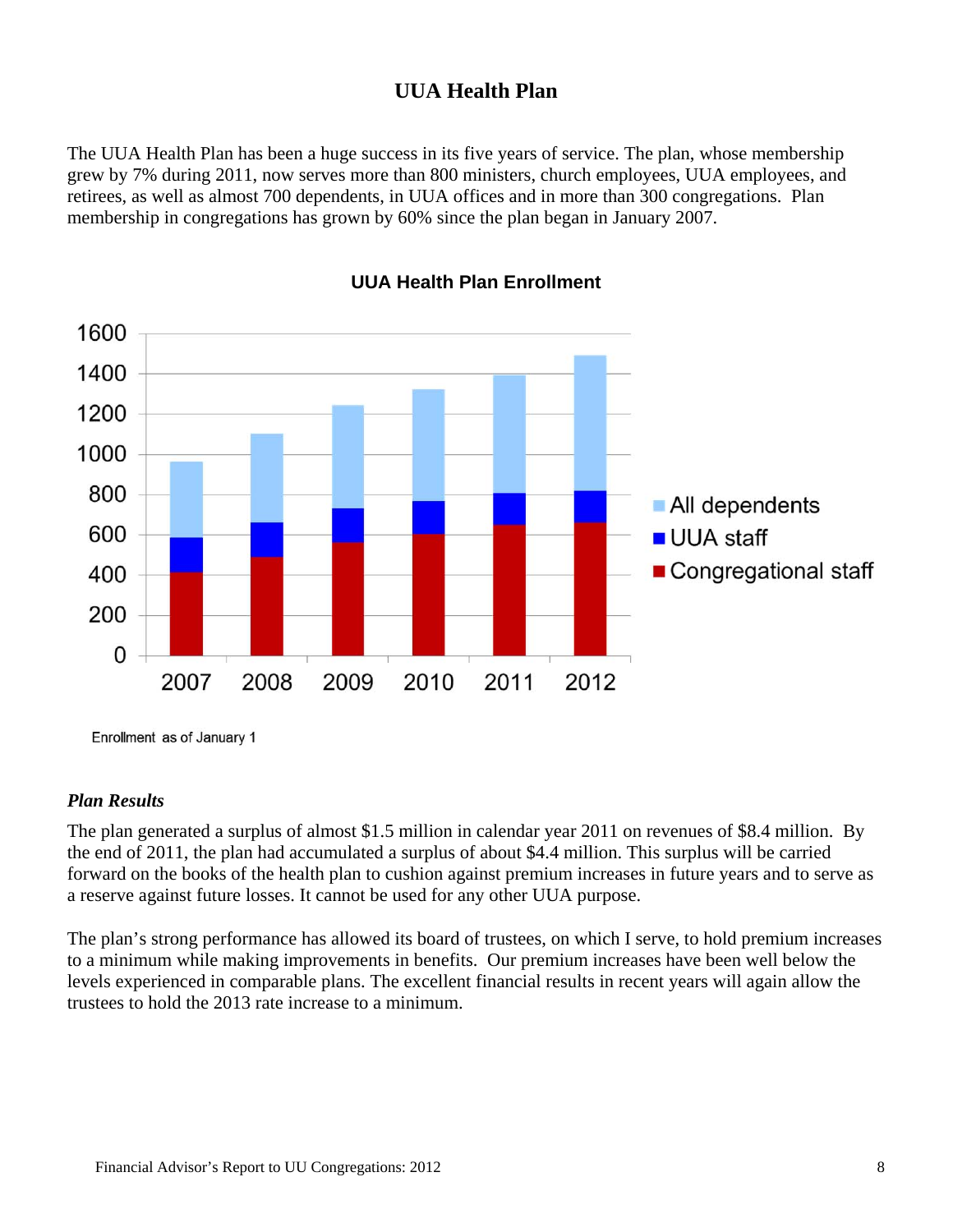

Unencumbered reserves at start of calendar year

And during this period, while many other health plans have cut benefits, our plan has made these benefit enhancements:

- adding an annual vision screening
- covering adult immunizations 100% without a deductible
- increasing mental health outpatient visits to 40 maximum per calendar year
- making coverage for mental health and substance abuse treatment the same as other coverage
- continuing coverage of dependents to age 26
- removing the deductible on injectables, implantables, and devices under the birth control benefit
- providing 100% coverage of diagnostic services
- including a childhood disability benefit of up to \$2,500 per year
- providing a hearing aid benefit of \$2,000 every two years

#### *The Future of the Plan*

The national health care reform law passed in 2010 continues to make employer-based health plans the foundation of the nation's system for financing health care. The future of this law is in question. But regardless of what happens at the federal level, we have an obligation to work to assure the continued success of the UUA Health Plan.

The plan is most likely to succeed in the long term if 1000 or more employees, including some who now have health insurance from other sources, enroll in the plan. Achieving such an enrollment level will require a considerable financial commitment by many congregations that do not now provide health insurance to their minister or other staff. (Congregations that join the UUA Health Plan are asked to pay at least 80% of the cost of the health insurance premiums for their participating employees. Many congregations also choose to pay a portion of the added cost of dependent coverage.)